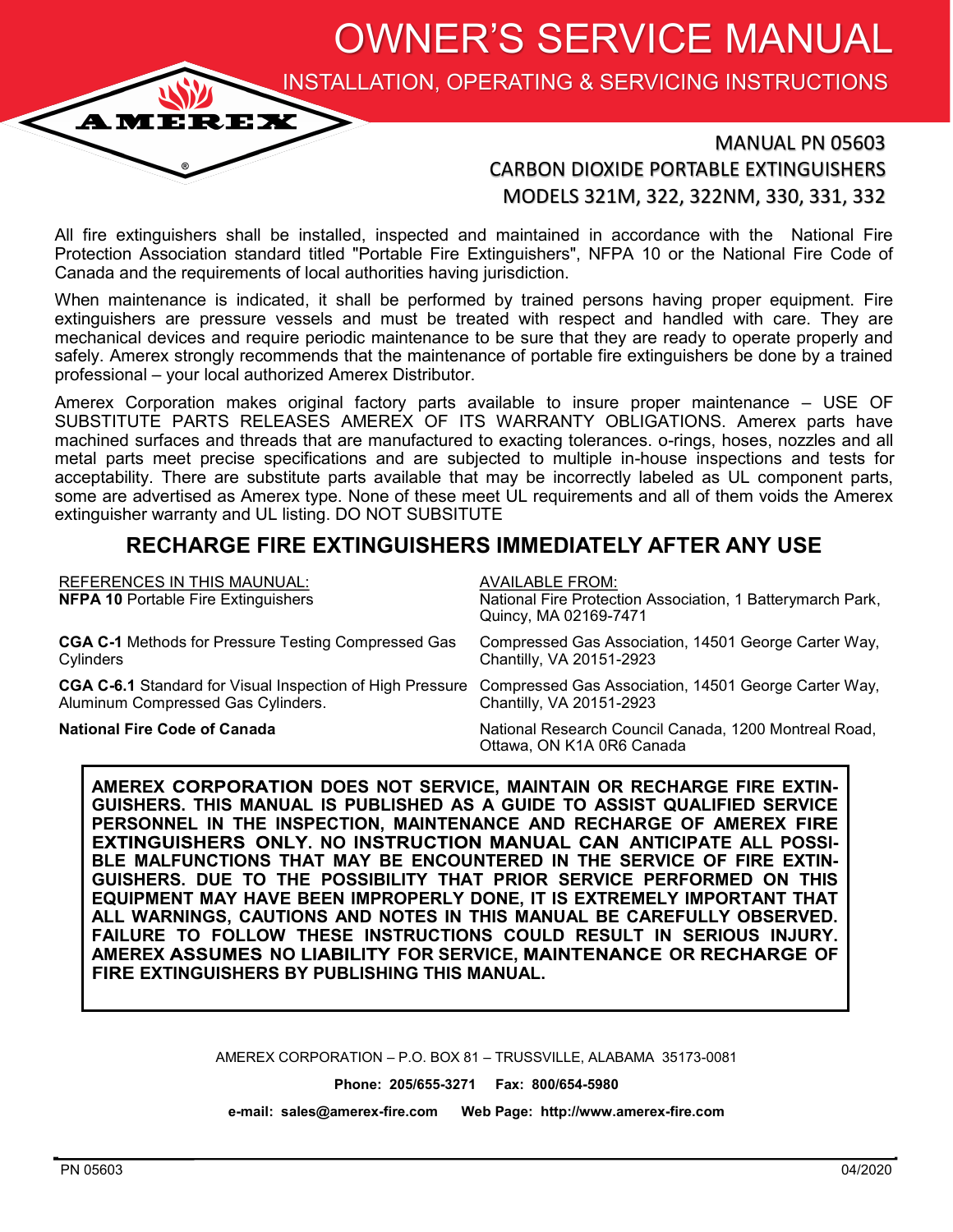### **INSPECTING THE EXTINGUISHER**

This extinguisher must be inspected at regular intervals (monthly or more often if circumstances dictate) to insure that it is ready for use. Inspection is a "quick check" that a fire extinguisher is available and is in operating condition. It is intended to give reasonable assurance that the fire extinguisher is fully charged. This is done by verifying that it is in its designated place, that it has not been actuated or tampered with and that there is no obvious physical damage or condition to prevent its operation.

#### **OPERATION**

- **NOTE: Persons expected to use this extinguisher shall be trained in initiating its operation and in the proper fire fighting technique. Familiarize all personnel with this information before an emergency occurs.**
- **WARNING: Carbon Dioxide extinguishes fires by diluting the surrounding atmosphere with inert gas keeping the oxygen level below the percentage required for combustion. When it is used in an unventilated space, such as a small room, closet or other confined area, prolonged occupancy of that space can result in loss of consciousness due to oxygen deficiency. Avoid skin contact – CO2 is extremely cold and could cause burns or frostbite.**
- 1. Remove extinguisher from wall hanger or vehicle bracket and move it to within approximately 8 feet [2m] (2 1/2 & 5 lb) or 10 feet [3m] (10, 15 or 20 lb) of the fire site.
- 2. Hold the extinguisher upright, twist and pull the pull pin.
- 3. Stand back 8 feet [2m] (2 1/2 or 5 lb) or 10 feet [3m] (10, 15 or 20 lb) from the fire and aim the horn at base of flames nearest you. Hold horn on hand grip only—grasping the horn or swivel discharge tube could cause cold burn. The 2 1/5 & 5 lb has a swivel and once aimed will maintain that same fixed position and is not required to be held during discharge.
- 4. Keeping the extinguisher upright, sweep side to side across the base of the fire and past both edges. Progressively follow up until the fire is extinguished. Work the fire away from you while being alert for flashbacks. Move closer as the fire is extinguished, but not so close as to scatter or splash the burning materials.
- 5. When the fire is out, release the valve lever to stop discharge. Stand by and watch for possible reignition.
- 6. Evacuate and ventilate the area immediately after extinguishing the fire. The fumes and smoke from any fire may be hazardous and can be deadly.

#### **DISCHARGE TIME (APPROXIMATELY)**

 $1/2$  or  $5$  lb  $-9$  seconds  $lb - 11$  seconds  $lb - 15$  seconds lb  $-19$  seconds

#### **DISCHARGE RANGE (APPROXIMATELY)**

2 1/2, 5, 10, 15, 20 lb – 3 to 8 feet [0.3 to 2.4m]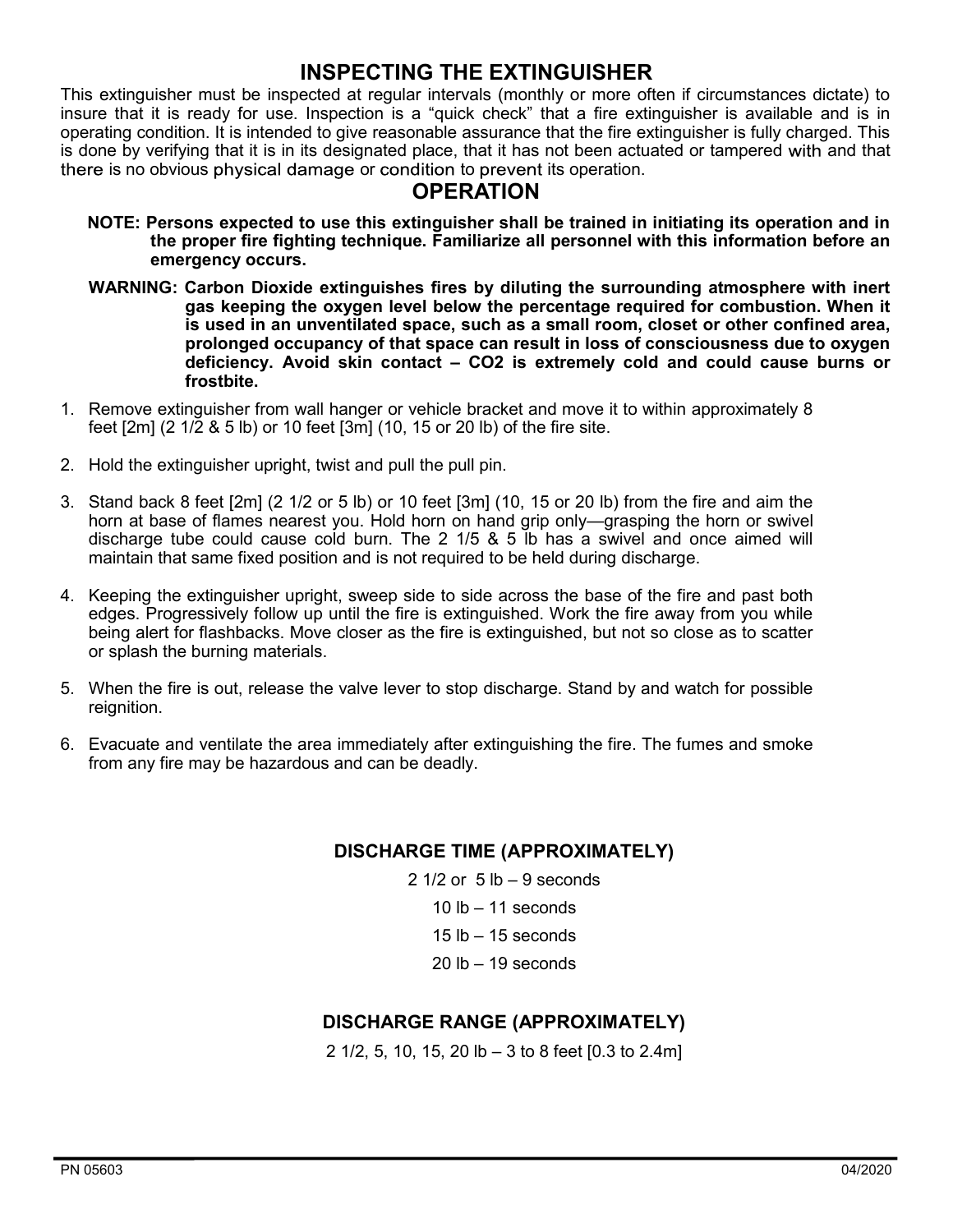# **PERIODIC INSPECTION PROCEDURES**

(Monthly or more often if circumstances dictate)

NFPA 10 Periodic inspection of fire extinguishers shall include a check of at least the following items:

- 1. Located in designated place.
- 2. No obstruction to access or visibility.
- 3. Operating instructions on nameplate and facing outward.
- 4. Tamper seal not broken or missing.
- 5. Examination for obvious physical damage, corrosion, leakage or clogged nozzle.
- **6.** Determine fullness by weighing or hefting.

#### **MAINTENANCE**

At least once a year or more frequently if indicated by an inspection, Maintenance shall be performed. Maintenance is a "thorough check" of the extinguisher. It is intended to give maximum assurance that an extinguisher will operate effectively and safely. It includes a thorough examination and any necessary repair or replacement. It will normally reveal the need for hydrostatic testing.

### **MAINTENANCE - SERVICE PROCEDURE**

- 1. Clean extinguisher to remove dirt, grease or foreign material. Check to make sure that the instruction nameplate is securely fastened and legible. Inspect the cylinder for corrosion, abrasion, dents or weld damage. If any of these conditions are found and you doubt the integrity of the cylinder, hydrostatically test in accordance with CGA Pamphlets C-1 and NFPA 10.
- 2. Inspect the extinguisher for damaged, missing or substitute parts. Only factory replacement parts are approved for use on Amerex fire extinguishers.
- 3. Weigh the extinguisher and compare with weight printed in the "Maintenance" section on the nameplate (label). Recharge extinguisher if weight is not within indicated allowable tolerances.
- 4. Check the date of manufacture stamped on the cylinder dome. The agent cylinder must be hydrostatically tested every 5 years to the test pressure indicated on the nameplate in accordance with DOT requirements.
- 5. Remove pull pin breaking tamper seal. Replace if bent or if removal appears difficult. Install new tamper seal.
- 6. Inspect discharge lever for any dirt or corrosion which might impair freedom of movement. Inspect carrying handle for proper installation. If lever, handle or rivets are damaged replace with proper Amerex part(s).
- 7. Remove the horn and discharge tube (2 1/2 & 5 lb) or hose & horn assembly (10, 15 & 20 lb), inspect for damage, replace as necessary. Replace the horn if brittle, cracked or deformed. Blow air through nozzle and nozzle assemblies to insure passage is clear of foreign material.
- 8. Carbon dioxide hose assemblies have a continuous metal braid that connects to both couplings to minimize static shock. A hose continuity test shall be performed using a basic conductivity tester consisting of a flashlight having an open circuit and a set of two wires with a conductor (clamps or probe) at each end (NFPA 10).
- 9. Inspect the valve assembly for corrosion or damage to hose thread connection. Visually inspect the safety relief assembly for obstruction or damage. If necessary replace with complete Amerex factory assembled safety relief assembly (tightening assembly to 250 in-lbs [28.25 Nm] of torque). DO NOT SUBSTITUTE. Valve removal and/or valve part replacement shall be made only after completely discharging the contents of the cylinder.
- 10. Inspect the 10, 15 & 20 lb elbow and diffuser tip for blockage or damage. The Amerex 2 1/2 & 5 lb CO2 diffuser is built into the discharge tube. Check elbow and discharge tube for blockage or damage. Replace damaged parts with genuine factory replacement parts only.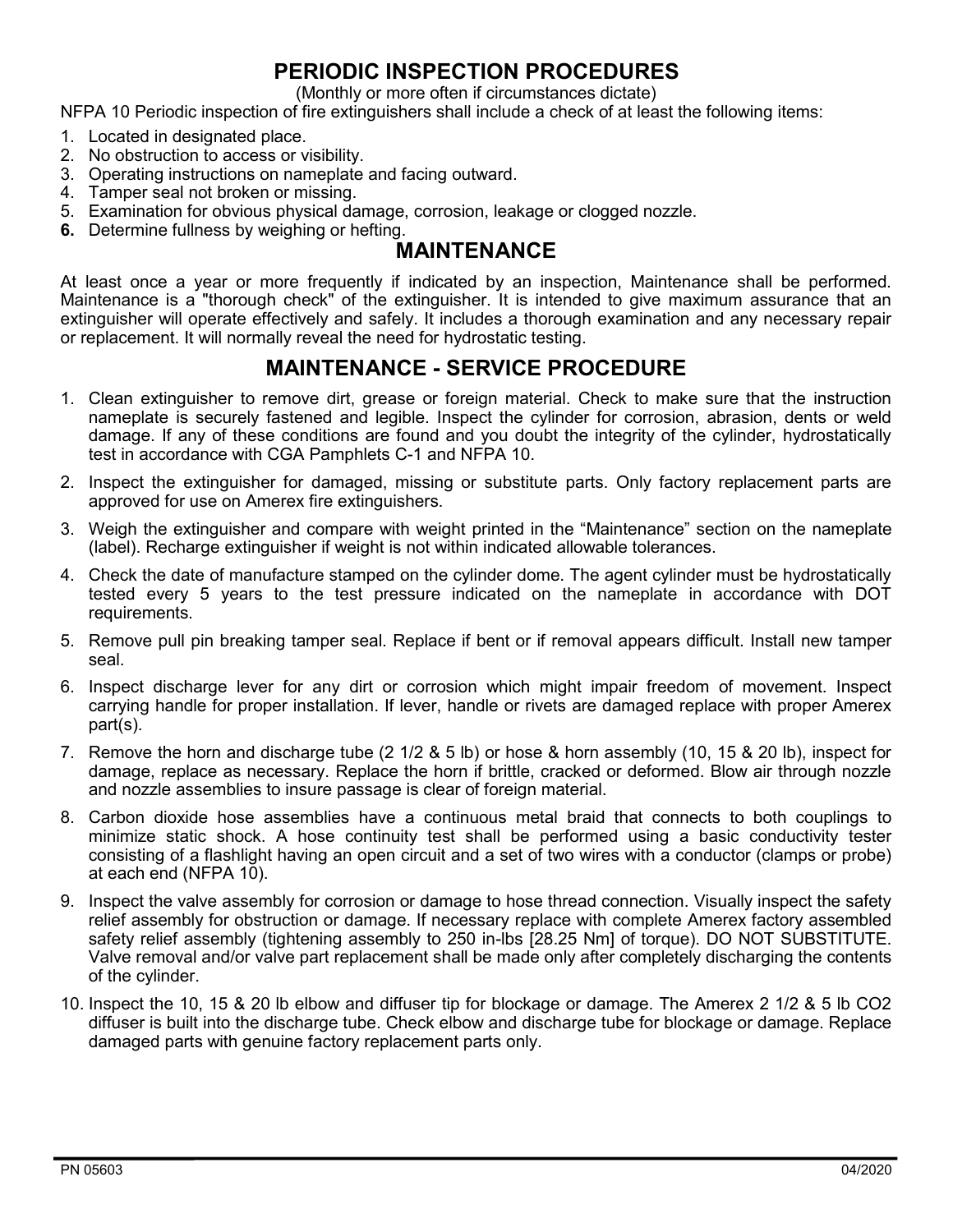11. Reinstall horn and discharge tube (2 1/2 & 5 lb) or hose and horn assembly (10, 15 & 20 lb) to discharge valve. Check horn strap and clip (10, 15 & 20 lb) for damage and proper positioning. Replace, tighten or realign as necessary.

- 12. Install new tamper seal and record service data on the extinguisher inspection tag.
- 13. Replace the extinguisher on the wall hanger or in the vehicle bracket making sure that it fits the bracket properly and the bracket is securely attached to mounting surface – replace the bracket if necessary.

## **RECHARGE**

**WARNING: Before attempting to disassemble, be sure the extinguisher is completely empty/ depressurized. Use only an approved source of carbon dioxide (see minimum specifications in NFPA 10 "Inspection, Maintenance & Recharging". Do not use dry ice convertors. Use an approved pump, hose and recharge adapter to insure safe and efficient charge operations.**

#### **RECHARGING PROCEDURE**

- 1. Perform steps 1 through 10 of the "Maintenance-Service Procedure" section.
- 2. Discharge all remaining pressure and contents, making sure that there is no remaining pressure. Retighten valve assembly. A proper valve installation occurs when the **minimum** tightness is used to make a leak-tight, valve-to-cylinder seal. **Do not over-tighten valves!** (100 ft. lbs. [135.58 Nm] maximum torque). Over-tightening can damage both valve and cylinder and may lead to unsafe situations that can cause property damage, injury and/or loss of life.
- 3. Check the extinguisher nameplate (label) for the proper amount of CO2 to be pumped into the extinguisher.
- 4. Install the proper Amerex recharge adapter. Adapter must fit over diffuser tip on 2 1/2 & 5 lb discharge tube and elbow on 10, 15 & 20 lb without blocking diffuser holes. Do not remove 2 1/2 & 5 lb discharge tube or 10, 15, 20 lb elbow.
- 5. Place extinguisher on an accurate scale and attach carbon dioxide supply line to the recharge adapter.
- 6. Attach a device such as a "Pony Spring Clamp" to hold the extinguisher valve lever in the squeezed or open position. Pump the proper amount of CO2 into the extinguisher. When the proper weight is reached, release the clamp, shut off the CO2 pump and vent the supply line.
- 7. Remove the CO2 supply line and recharge adapter from the extinguisher valve.
- 8. Check the collar and valve for leaks using a leak detection fluid or a solution of soapy water. Remove leak detection fluid from the valve assembly and wipe exterior of the extinguisher to dry.
- 9. Install pull pin with ring facing the front of the extinguisher.
- 10. Install tamper seal. Record recharge date and attach new recharge tag.
- 11. Install the horn or hose and horn assembly to the extinguisher valve.
- 12. Weigh assembled extinguisher and confirm that the total weight is within the allowable tolerances indicated in the Maintenance section of the nameplate (label).